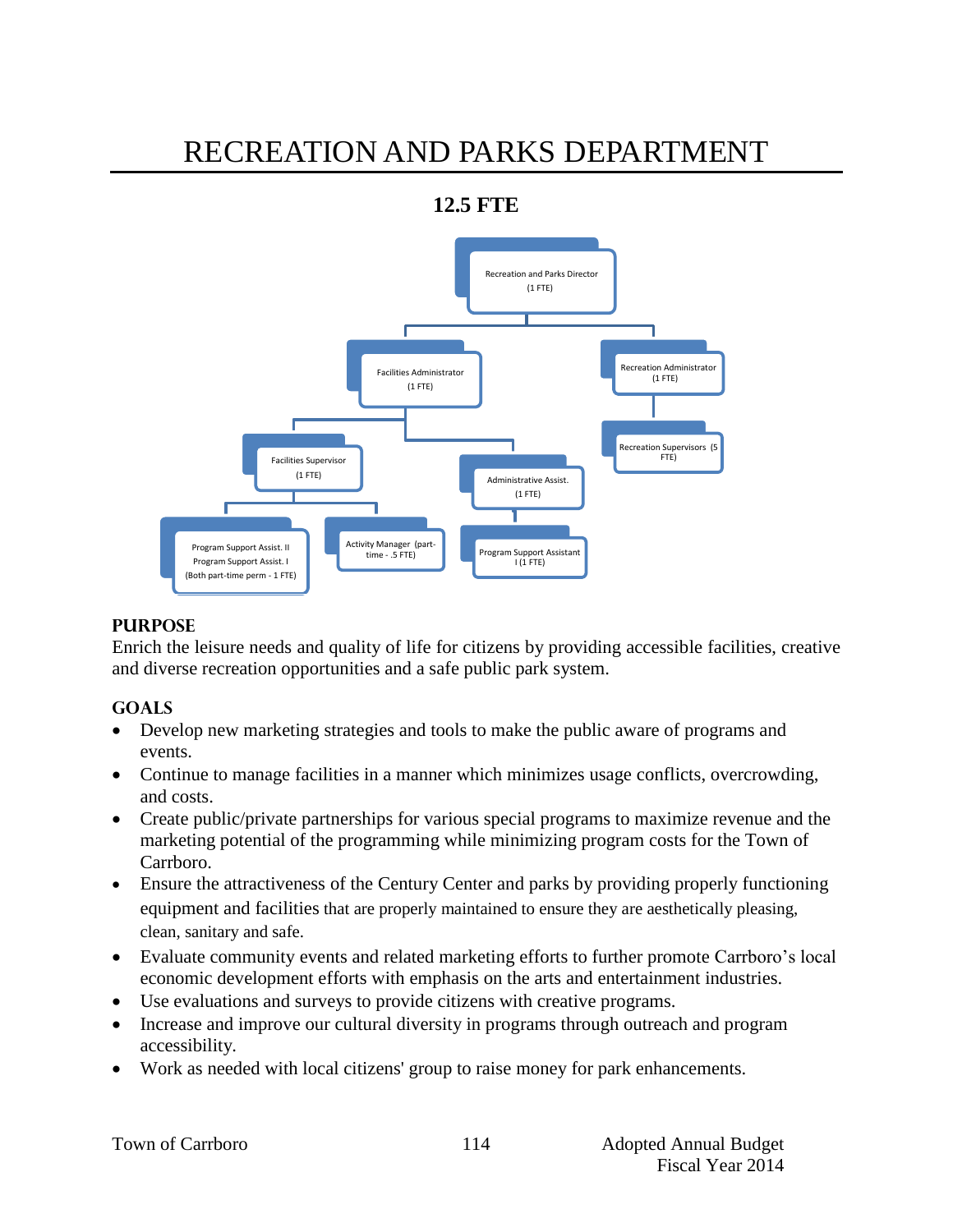- Expand volunteer recruitment and enhance utilization of volunteers to offset costs of events and programs.
- Improve the efficiency and effectiveness of the Facilities Division by continuing to update standard operating procedures and obtaining evaluations from renters and other patrons.

#### **SERVICES PROVIDED & ACTIVITIES**

- Develop, market, and implement recreation and leisure programs such as leagues, classes and other events that improve the quality of life for the citizens of Carrboro.
- Participants engage in activities that promote socialization, friendship, teamwork and sportsmanship. Many of these programs help to improve mental, physical, emotional and social well-being by promoting positive interactions in a well-planned, organized and safe environment.
- Oversee parks and facilities that provide space to enjoy nature, build family unity, meet friends and build strong bodies.
- Through the recruitment and hiring of staff and volunteers, we build a connection between residents in the community. We provide the opportunity for these individuals to serve in their community and build relationships with other citizens that create memories and further interactions outside our organization.
- Offer diversified programs reflective of citizen needs and promotes sensitivity to cultural diversity.
- Recognize the importance of citizen involvement and input through local citizen groups and board appointed committees.
- Demonstrate excellent customer service to citizens who register for programs and reserve or use recreation and park facilities.
- Facilitate in planning and staging community events that enhance the Paris of the Piedmont philosophy and community pride.
- Operate a variety of indoor and outdoor facilities which help bring the community together by providing space, promoting values, community activity and healthy living.

#### **PREVIOUS YEAR ACCOMPLISHMENTS**

- $\bullet$  In addition to ongoing programs and classes new program offerings this year included Big & Little Disc Golf Tournament, Corn Hole Tournament, Mountain Biking Camp, Kayaking Camp, Little Dragons Martial Arts Instruction, Family Paddle Class & Trip, Vocal Group Lessons, Practical Self-Defense Class, Basic Bicycle Commuting, Basic Bicycle Maintenance, Exploring Raw Foods & Juicing, Community Choral Jam, and 3 parenting classes.
- Completed disc golf course maintenance including tee pad work.
- Partnered with Planning Department to plan and implement classes and programs related to energy efficiency, transportation and watershed guidelines.
- Enhanced website information and extended pages, including development of a face book page
- Expanded Carrboro Day to include interactive programming.
- Expanded the Music Festival featuring 180 performances at 25 venues throughout town. The teen stage has included a good cross section of talented youth. Carrboro Day & Music Festival included local artisan craft vendors, food trucks and additional activities for participants.
- Extended 4th of July festivities to include more performers.
- Revamped Music in the Streets to include free performers and jam sessions. Some of those in attendance brought their own instruments, while others utilized the instruments provided.
- Purchased and installed the Wilson Park Playground**.**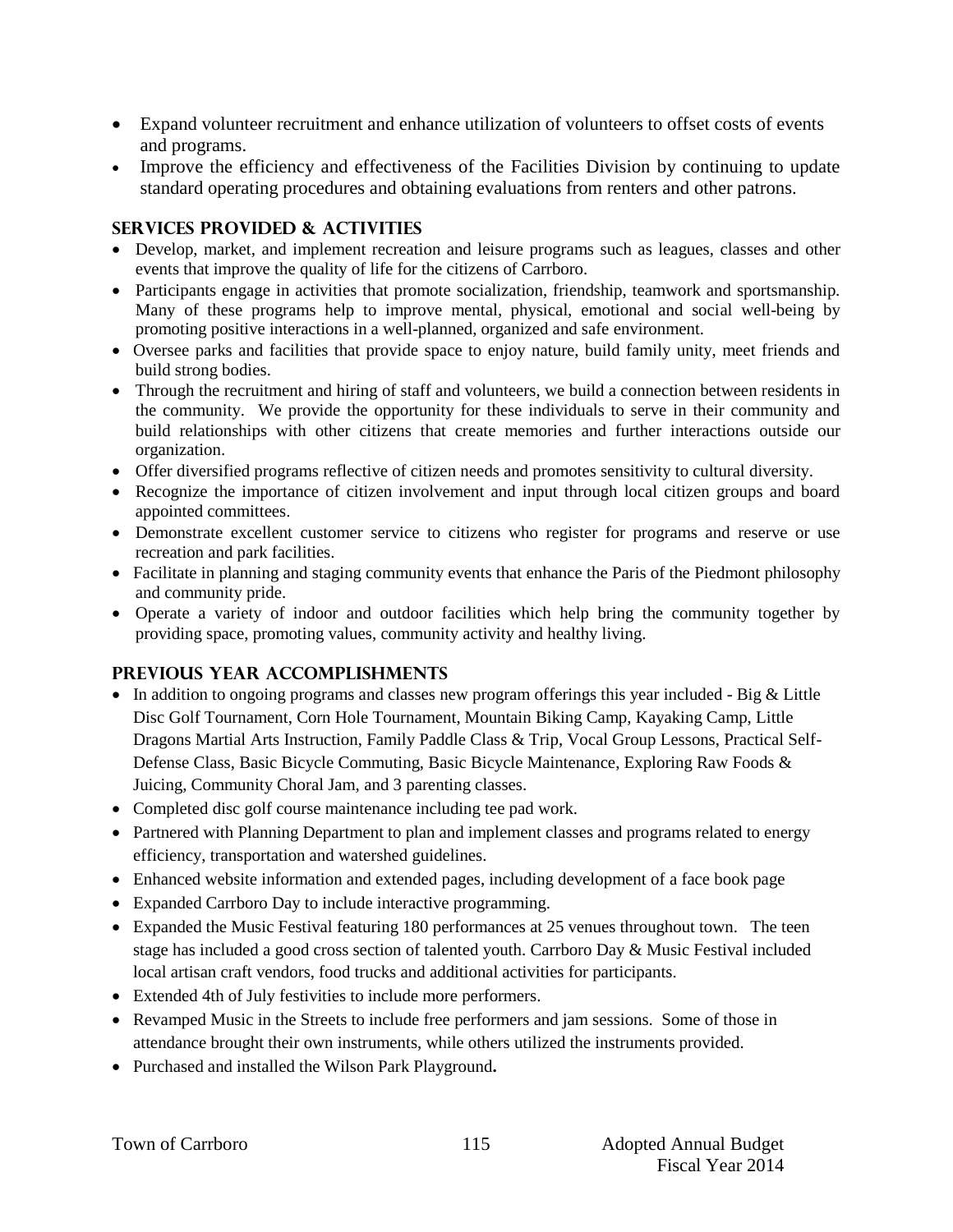- Increased marketing of events and programs including cross marketing. Local businesses and nonprofit organizations assist in promoting the community events through their list-serv, web site and via of other promotional material.
- Redesigned the department brochure and enhanced the community event section to be more cost effective. Also replaced the benefit newsletter with a colorful document that is distributed through the school system. We can distribute 9,000 copies for lower price.

## **UPCOMING FISCAL YEAR OBJECTIVES**

- Utilize more audio visual components in the overall marketing plan.
- Redesign web pages (happening Town-wide by Fall 2013).
- Explore new marketing strategies to increase promotions of programs and special events.
- Continue to utilize the benefits of social media.
- Utilize Town owned and other area parks, and nature sites.
- Continue to develop and maintain positive relationships with all affiliate organizations for the purpose of advancing opportunities (Arts Center, Schools, Non-profits, Other Governmental Agencies).
- Conduct joint programs with other agencies and organizations that promote wellness and recreation.
- Strengthen the relationship with Chapel Hill-Carrboro City Schools in order to develop more programming opportunities.
- Collaborating with the Arts Center to achieve goals and objectives set forth in the "Our Town" NEA Grant (if awarded).
- Develop and expand programs and special events that build on the Town's unique identity and have an artistic and cultural focus groups included but are not limited to the NC Folklore Society, ArtCenter, Farmers Market, and local performers.
- Summarize current responses to existing evaluations
- Evaluate offerings and events through surveys, evaluations and public input.
- Research evolving market trends.
- Utilize current staff, youth council, volunteers and participants to reach target groups.
- Provide creative programs to meet the needs of its residents per the surveys, evaluations, and other research tools.
- Develop new volunteer recruitment marketing material/web pages/video/pamphlet.
- Provide volunteer training and recognition.
- Create a database of volunteer agencies
- Contract with reputable janitorial service for Century Center cleaning that will meet or exceed all aspects of the agreement.
- Replace aging/worn facilities and equipment ensuring public safety and maintaining or exceeding current levels for park amenities.
- Provide long term renters with reduced deposit requirements.
- Continue to work with Programs Division to facilitate long range bookings.
- Work with Carrboro Parks Project on fundraising opportunities for park improvements.
- Update Front Office standard operating procedures.
- Increase the return rate of evaluations by Century Center event sponsors, park renters and patrons.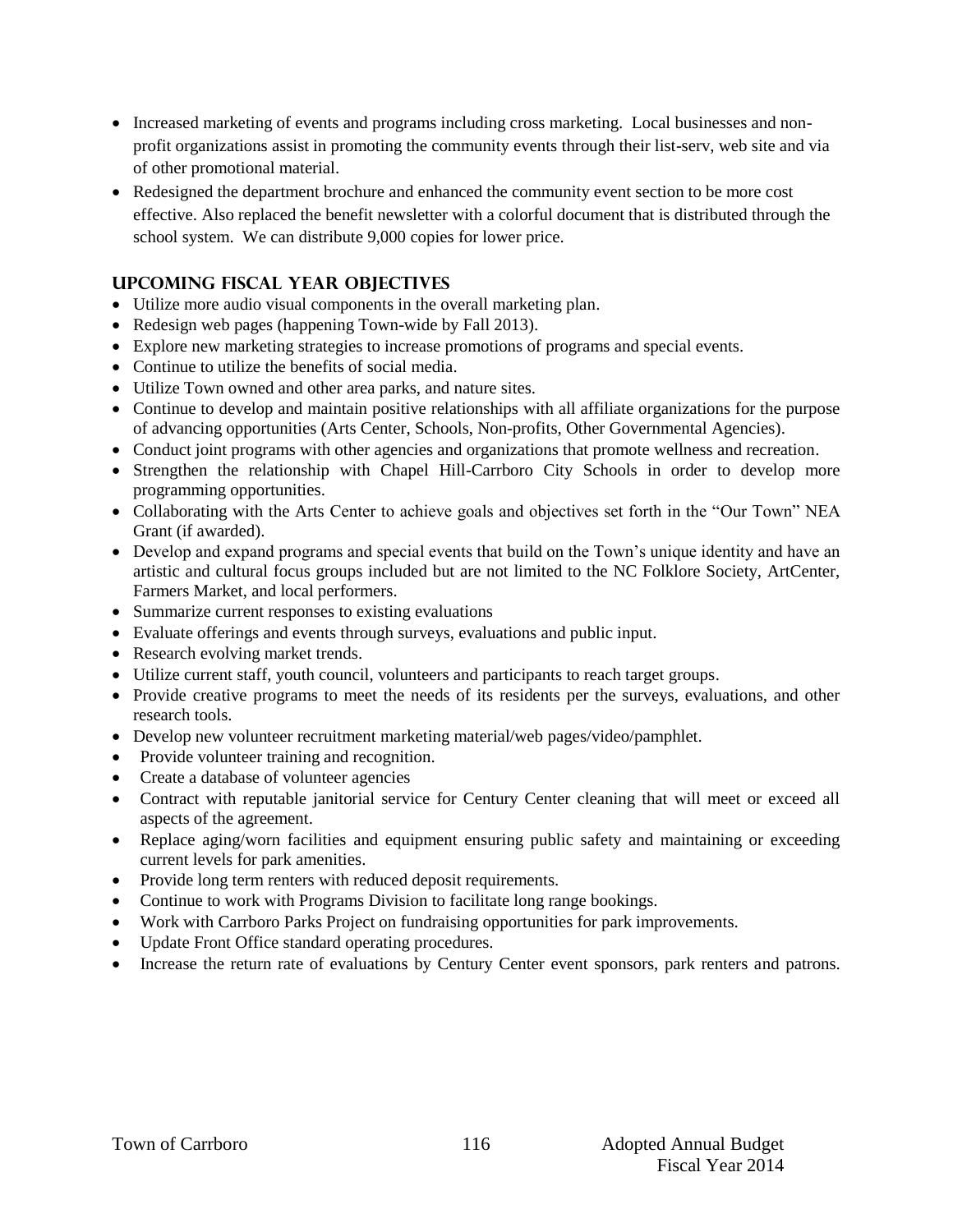#### **BOARD PRIORITIES**

Enhance and sustain quality of life/place issues for everyone. Diversify revenue stream to maintain ethnic and economic diversity.

#### **OBJECTIVES**

- 1. Form a Teen Council to increase teen involvement and input.
- 2. Conduct research into local, state and national policies regarding issues with athletic volunteers, participants, parents and spectators.
- 3. Utilize town-owned and other area parks and nature sites.
- 4. Conduct a broad evaluation of marketing practices of local, state, and national Recreation & Parks Departments to seek innovative marketing techniques.
- 5. Partner with local businesses to create affordable programs.
- 6. Offer diversified programs reflective of citizen needs that promote sensitivity to cultural diversity.
- 7. Following the Town's Social Media Guidelines, increase use of social and digital media such as Twitter and department web pages.

|                                                                                                                     | FY2010-11<br><b>ACTUAL</b> | FY2011-12<br><b>ACTUAL</b> | FY2012-13<br><b>ESTIMATED</b> | FY2013-14<br><b>PROJECTED</b> |
|---------------------------------------------------------------------------------------------------------------------|----------------------------|----------------------------|-------------------------------|-------------------------------|
| % Change in Volunteer Hours<br><b>Supporting Programs</b>                                                           | $-10%$                     | 1%                         | 6%                            | 2%                            |
| Revenue Driven Facility Usage<br>Hours (External, Courses,<br>Administrative)                                       | 13749.55                   | 13300.05                   | 15623.16                      | 15677.14                      |
| Revenue Driven Facility Usage<br>Hours Percent Change<br>(External, Courses,<br>Administrative)                     | $-5%$                      | $-3$                       | 17%                           | 2%                            |
| Non-Revenue Facility Usage<br>Hours (Partnerships,<br>Community/Informational<br>Meetings)                          | 184                        | 225                        | 300                           | 306                           |
| Non-Revenue Facility Usage<br><b>Hours Percent Change</b><br>(Partnerships,<br>Community/Informational<br>Meetings) | 9%                         | 22%                        | 33%                           | 2%                            |
| % Change in Program Division<br>Revenue                                                                             | $-4%$                      | 2%                         | 5%                            | 4%                            |
| % Change of Operational<br><b>Budget Supported by Program</b><br><b>Revenue Generated</b>                           | $-3%$                      | 1%                         | 3%                            | $-1\%$                        |
| % Change of Fees Waived for<br>Low Income Participants                                                              | 14%                        | 4%                         | 2%                            | 2%                            |
| % Change in Enrolled<br>Participants                                                                                | 3%                         | 2%                         | 2%                            | 7%                            |

#### **Performance Measures**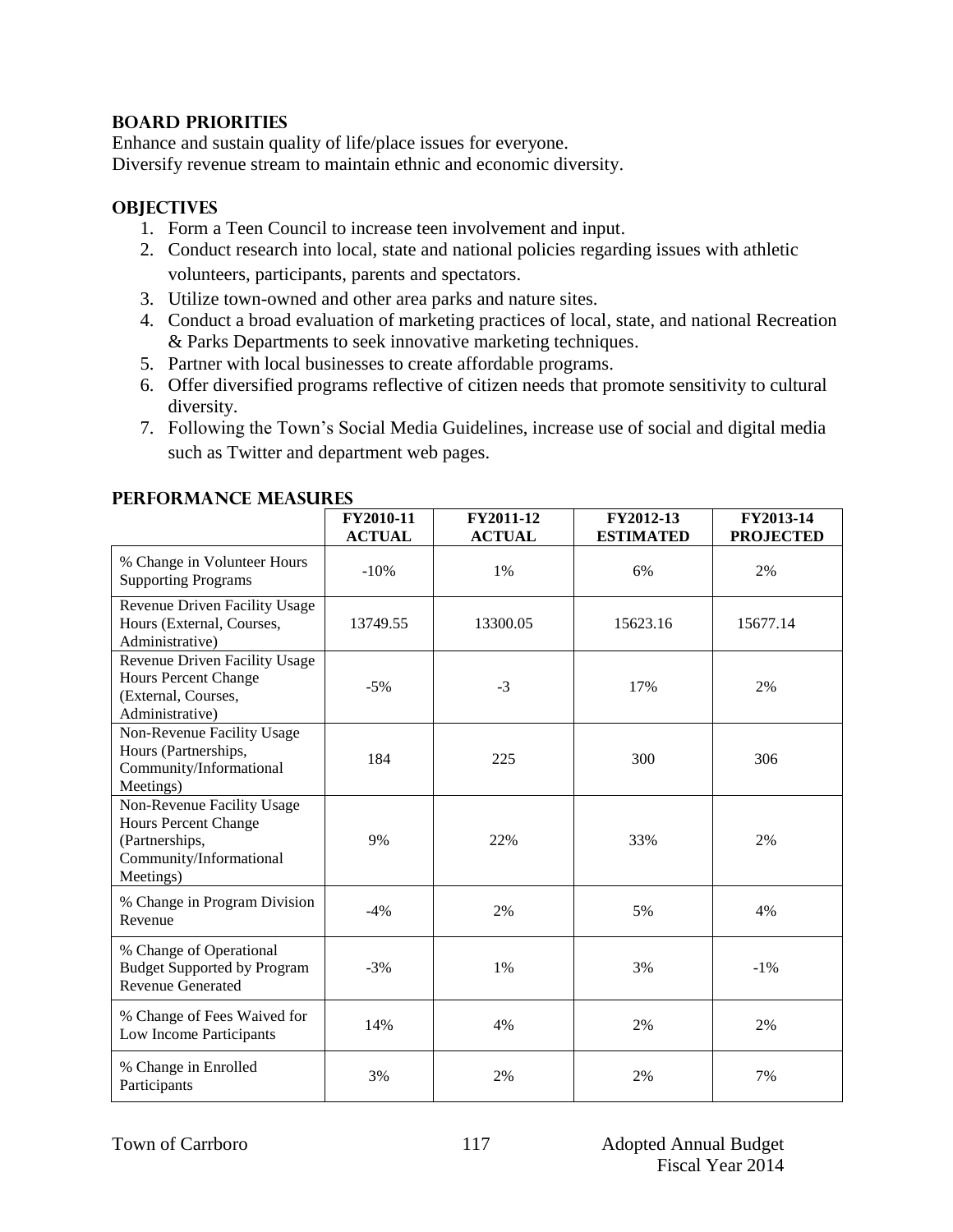## **BUDGET summary RECREATION AND PARKS - DEPARTMENTAL TOTAL**

| 2011-12       | 2012-13        | 2013-14        |               |
|---------------|----------------|----------------|---------------|
| <b>ACTUAL</b> | <b>ADOPTED</b> | <b>ADOPTED</b> | <b>CHANGE</b> |
|               | <b>BUDGET</b>  | <b>BUDGET</b>  |               |

#### **SUMMARY**

| <b>TOTAL</b>      | 1,419,991 | 1,425,878 | 1,505,496                | 6%      |
|-------------------|-----------|-----------|--------------------------|---------|
| CAPITAL OUTLAY    | 148,535   | 35,115    | $\overline{\phantom{0}}$ | $-100%$ |
| <b>OPERATIONS</b> | 276,288   | 346,999   | 402,004                  | 16%     |
| PERSONNEL         | 995,169   | 1,043,764 | 1,103,492                | 6%      |

#### **CHANGES IN BUDGET from PRIOR YEAR ADOPTED BUDGET**

The change in personnel reflects an increase in salary due to last fiscal year increase which was budgeted in non-departmental and the addition of a part-time temporary employee. Operations increased with the additions of special programs and events and the update of the Martin Luther King, Jr. Park master plan.

## Recreation and Parks Department *Division Level Summaries*

#### **RECREATION SUPERVISION**

**620**

| 2011-12       | 2012-13        | 2013-14        |               |
|---------------|----------------|----------------|---------------|
| <b>ACTUAL</b> | <b>ADOPTED</b> | <b>ADOPTED</b> | <b>CHANGE</b> |
|               | <b>BUDGET</b>  | <b>BUDGET</b>  |               |

 **SUMMARY**

| PERSONNEL         | 112,098                  | 110,161                  | 113,586                  | 3% |
|-------------------|--------------------------|--------------------------|--------------------------|----|
| <b>OPERATIONS</b> | 17,310                   | 19,104                   | 19,104                   | 0% |
| CAPITAL OUTLAY    | $\overline{\phantom{0}}$ | $\overline{\phantom{0}}$ | $\overline{\phantom{0}}$ | 0% |
|                   |                          |                          |                          |    |
| <b>TOTAL</b>      | 129,408                  | 129,265                  | 132,690                  | 3% |
|                   |                          |                          |                          |    |

| <b>TOTAL</b><br>IAL<br>. . | ,408<br>$\partial \mathbf{0}$ .<br>. . | 129,265 | .690<br>$\sim$ $\sim$ | 3% |
|----------------------------|----------------------------------------|---------|-----------------------|----|
|                            |                                        |         |                       |    |

#### **changes in budget from prior year adopted budget**

The change in personnel reflects an increase in salary due to last fiscal year increase which was budgeted in non-departmental.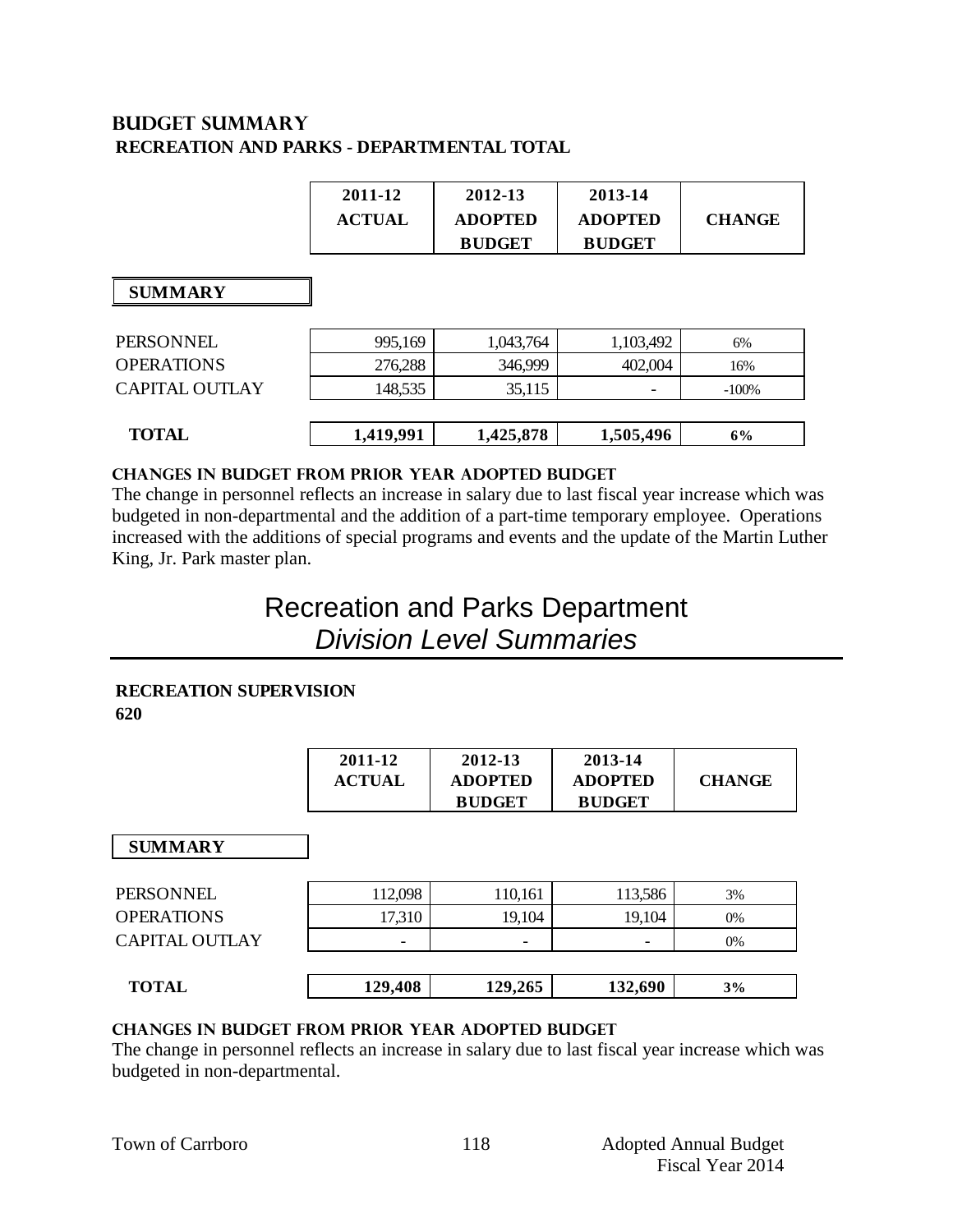## **RECREATION PLAYGROUNDS AND PARKS 621**

| 2011-12       | 2012-13        | 2013-14        |               |
|---------------|----------------|----------------|---------------|
| <b>ACTUAL</b> | <b>ADOPTED</b> | <b>ADOPTED</b> | <b>CHANGE</b> |
|               | <b>BUDGET</b>  | <b>BUDGET</b>  |               |

| <b>TOTAL</b>          | 151,658                  | 52,193 | 17,078                   | $-67\%$  |
|-----------------------|--------------------------|--------|--------------------------|----------|
| <b>CAPITAL OUTLAY</b> | 148,535                  | 35,115 | $\overline{\phantom{0}}$ | $-100\%$ |
| <b>OPERATIONS</b>     | 3,123                    | 17,078 | 17,078                   | $0\%$    |
| PERSONNEL             | $\overline{\phantom{0}}$ |        | $\overline{\phantom{0}}$ | $0\%$    |

#### **changes in budget from prior year adopted budget**

Capital outlay decreased due to the Century Center drape replacement and installation of three (3) LCD televisions in the classrooms done the previous fiscal year.

#### **GENERAL PROGRAMS**

**623**

|                       | 2011-12<br><b>ACTUAL</b> | 2012-13<br><b>ADOPTED</b><br><b>BUDGET</b> | 2013-14<br><b>ADOPTED</b><br><b>BUDGET</b> | <b>CHANGE</b> |
|-----------------------|--------------------------|--------------------------------------------|--------------------------------------------|---------------|
| <b>SUMMARY</b>        |                          |                                            |                                            |               |
| PERSONNEL             | 244,933                  | 585,744                                    | 629,345                                    | 7%            |
| <b>OPERATIONS</b>     | 164,150                  | 295,284                                    | 325,289                                    | 10%           |
| <b>CAPITAL OUTLAY</b> | -                        |                                            |                                            | 0%            |
| <b>TOTAL</b>          | 409,083                  | 881,028                                    | 954,634                                    | 8%            |

## **Changes in budget from prior year adopted budget**

The change in personnel reflects an increase in salary due to last fiscal year increase which was budgeted in non-departmental and the addition of a part-time temporary employee. Operations increased with the addition of special programs and events.